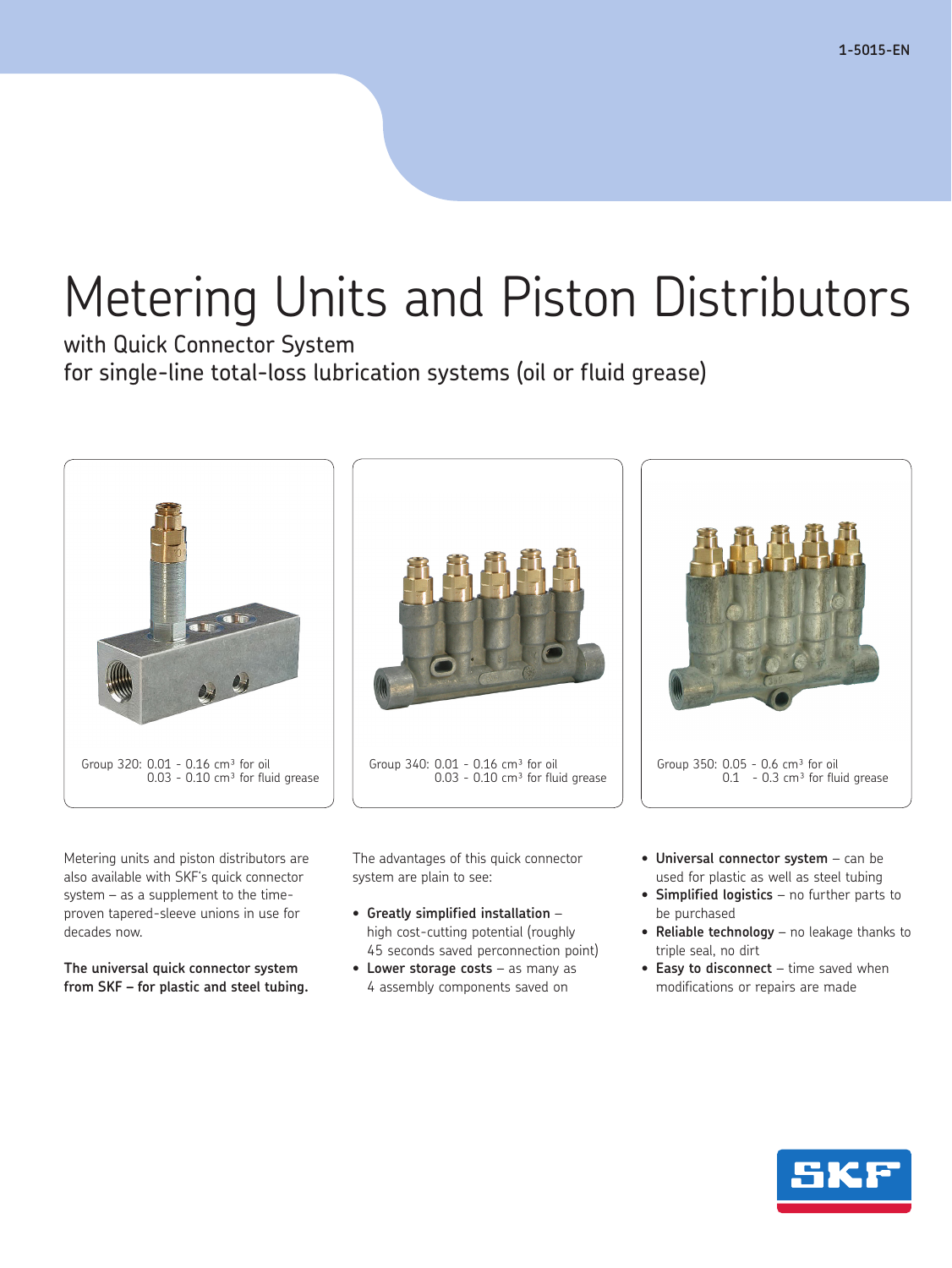#### **Metering units and piston distributors with quick connector system**

The novel seal and locking concept meets the "zero leakage" requirements of industrial users, is insensitive to dirt, easy to installand can be disconnected at the touch of a finger.

Here too  $-$  as with conventional techniques  $-$  it's easy to change the metered quantity thanks to the combination metering nipple and quick connector unit.



Please, see also important product usage information on the back cover.

#### **Please note**

**The following remain unaffected by the quick connector system**

- the piston distrubutors functions
- the planning of a system
- the routing of a system.

Please consult the following leaflets

1-5001-EN (Single-line Central Lubrication Systems for Oil) 1-0015-EN (Single-line Central Lubrication Systems for Fluid Grease)

#### **Technical data**

related to the use of metering units and piston distributors

|  | Operating pressure max. 45 bars                                           |
|--|---------------------------------------------------------------------------|
|  | Temperature range $\ldots \ldots \ldots \ldots \ldots \ldots$ 0 to +80 °C |
|  |                                                                           |
|  | fluid grease, NLGI grades 000, 00                                         |

#### Seal material:

| $-$ for oil and fluid grease based on mineral oil NBR         |  |
|---------------------------------------------------------------|--|
| - for oil and fluid grease based on synthetic basis FKM (FPM) |  |
|                                                               |  |

### Tools for the preparation of claw grooves on the ends of steel tubes

| Tube cutter                                                      |                                                                       |                                                                        | Claw groove                      |                                 |                                  |                                            |
|------------------------------------------------------------------|-----------------------------------------------------------------------|------------------------------------------------------------------------|----------------------------------|---------------------------------|----------------------------------|--------------------------------------------|
| $\circ$<br>( )<br>$\circ$<br>O<br>$\bigcirc$                     |                                                                       | $\, \varpi$<br>Ø                                                       | $\tilde{c}$                      | C<br>b                          | tube $\varnothing$               |                                            |
|                                                                  |                                                                       |                                                                        |                                  |                                 |                                  |                                            |
| for tube ø<br>4<br>6<br>8                                        | Tube cutter<br>Order No.<br>169-000-336<br>169-000-337<br>169-000-338 | Cuting wheel<br>Order No.<br>844-330-006<br>844-330-007<br>844-330-007 | for tube ø<br>4<br>6<br>8        | $a^{+0.3}$<br>3.1<br>4.9<br>6.9 | $h \pm 0.2$<br>5.0<br>6.2<br>6.2 | $\mathsf{C}$<br>0.30.7<br>0.40.9<br>0.50.9 |
|                                                                  |                                                                       |                                                                        |                                  |                                 |                                  |                                            |
| Accessories                                                      |                                                                       |                                                                        | Further accessories see brochure |                                 |                                  |                                            |
| Locking pin for quick connector (tube ø4), order No. 450-204-002 |                                                                       | 1-0103-EN<br>1-0103-1-EN "Connection System - Quick Connectors"        | "Fittings and Accessories"       |                                 |                                  |                                            |

2 1-5015-EN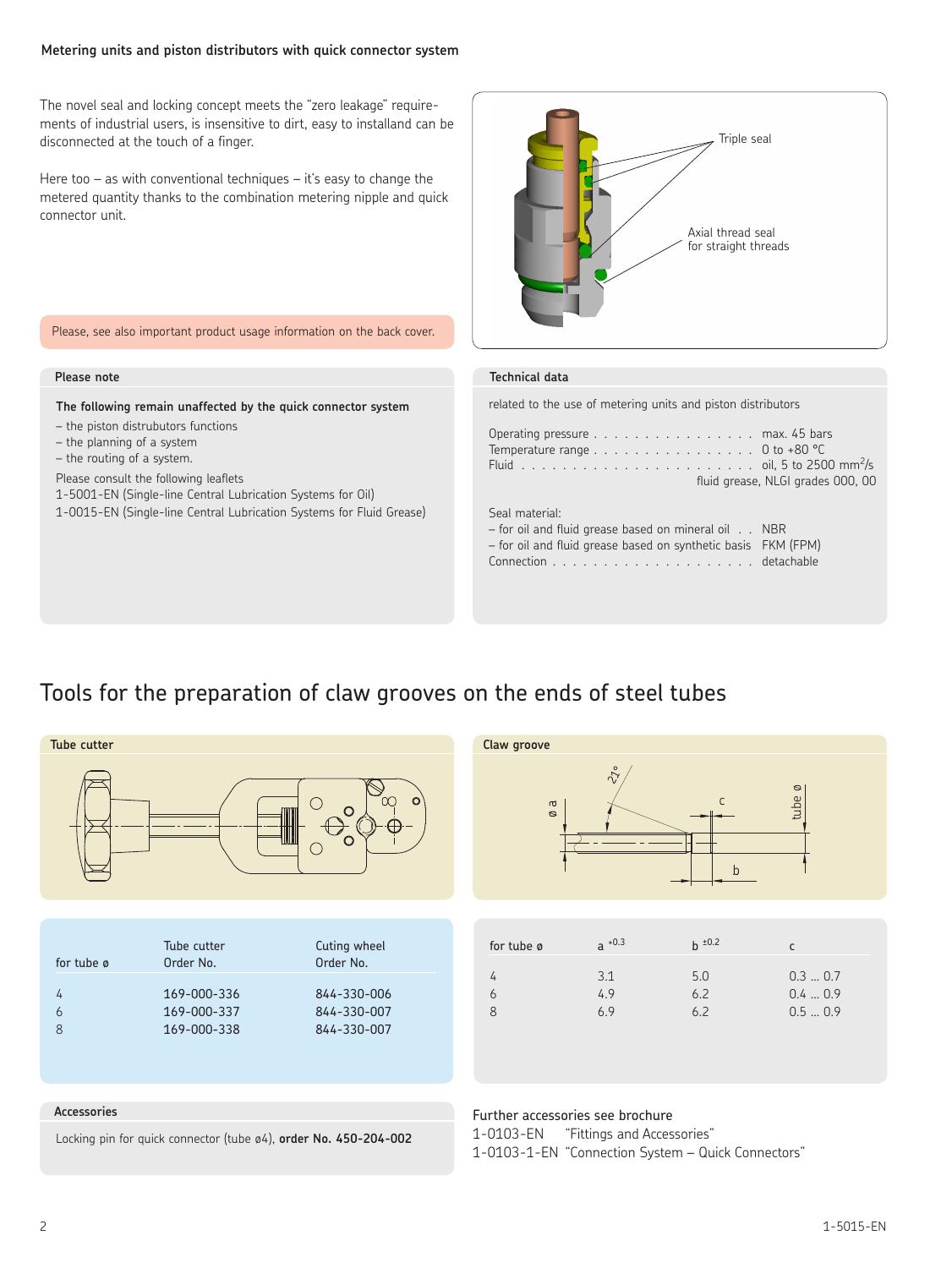## Metering units, group  $320$  0.01-0.16 cm<sup>3</sup> (oil)

## $0.03-0.10$  cm<sup>3</sup> (fluid grease, NLGI grades 000, 00)

 **Metering units for oil**



| Order No.                         | Rated metered<br>quantity<br>[cm <sup>3</sup> ] | Marking on<br>metering unit | Metering nipple<br>Order No. |
|-----------------------------------|-------------------------------------------------|-----------------------------|------------------------------|
| 320-401-3-VS 0.01<br>320-403-3-VS | 0.03                                            | 1<br>3                      | 320-041-VS<br>995-994-103-VS |
| 320-406-3-VS                      | 0.06                                            | h                           | 995-994-106-VS               |

320-410-3-VS 0.10 10 995-994-110-VS 320-416-3-VS 0.16 16 995-994-116-VS

#### **Metering units for fluid grease, NLGI grades 000, 00**

| Order No.                                                           | Rated metered<br>quantity<br>[cm <sup>3</sup> ] | Marking on<br>metering unit | Metering nipple<br>Order No.                       |
|---------------------------------------------------------------------|-------------------------------------------------|-----------------------------|----------------------------------------------------|
| $321 - 403 - 2 - VS$ 0.03<br>321-406-2-VS 0.06<br>321-410-2-VS 0.10 |                                                 | 3<br>10                     | $341 - 853 - VS$<br>$341 - 856 - VS$<br>341-860-VS |

*1) Please order washer (DIN7603-A8x11.5-CU) and distributor manifold separately.*

#### **Distributor manifolds with main line port M10×1**

See brochure 1-0103-EN "Fittings and Accessories"

| Order No. | Number of ports |
|-----------|-----------------|
|           |                 |
| 322-561   | $\overline{2}$  |
| 323-561   | 3               |
| 324-561   | 4               |
| 325-565   | 5               |
| 326-562   | 6               |
| 327-564   | 7               |
| 328-561   | 8               |
| 329-561   | 10              |
|           |                 |

#### **Quick connector fittings for main line**

for steel tubing with claw groove or plastic tubing

| Tube ø | Adapter                  | Elbow      | Banjo fitting |
|--------|--------------------------|------------|---------------|
|        | Order No.                | Order No.  | Order No.     |
| 6<br>8 | 406-004-VS<br>408-004-VS | 506-510-VS | 506-140-VS    |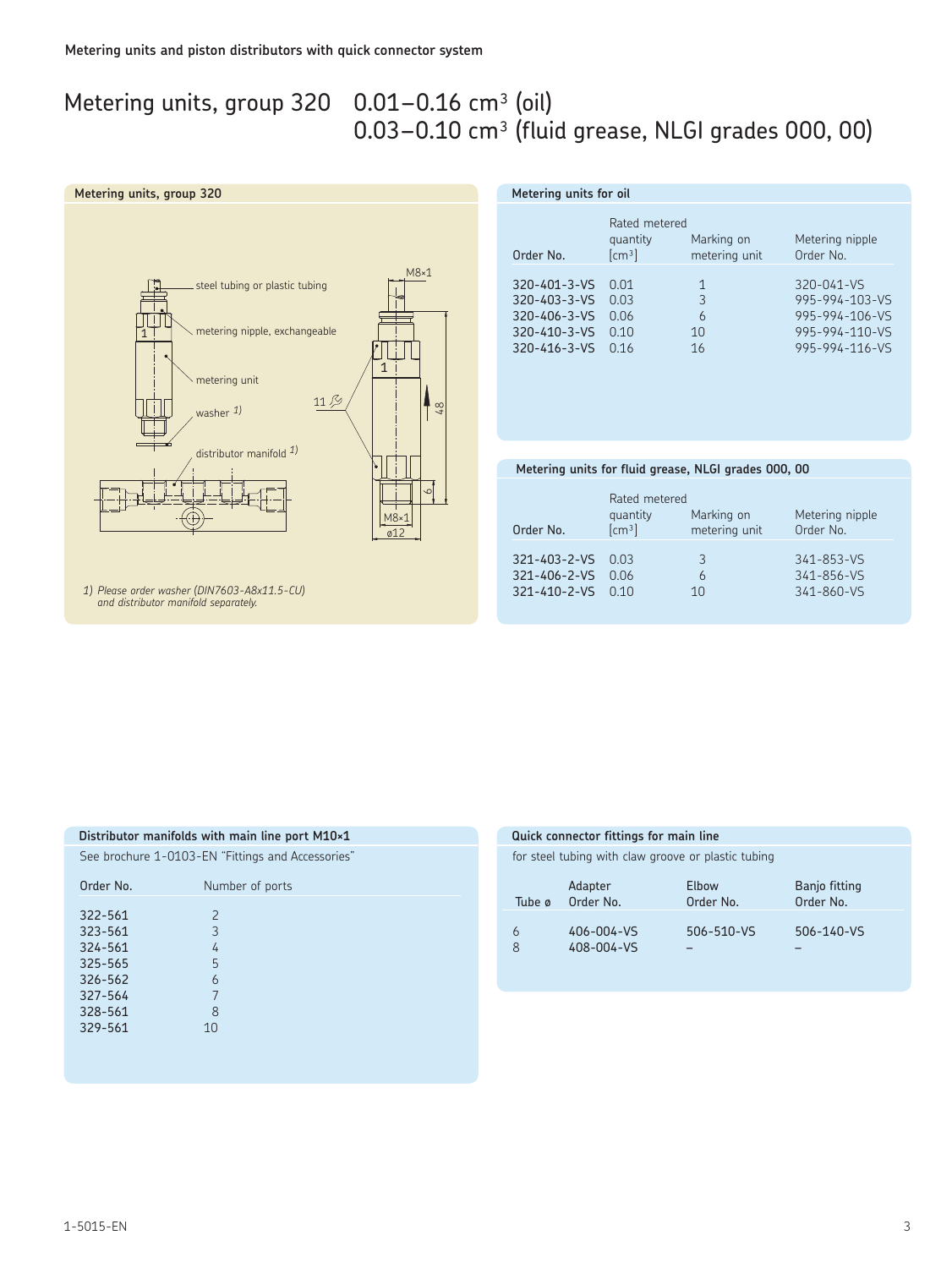### Piston distributors, group  $340$  0.01–0.16 cm<sup>3</sup> (oil)  $0.03-0.10$  cm<sup>3</sup> (fluid grease, NLGI grades 000, 00)

#### **Piston distributors group 340**







*1) Main line port tapped for solderless ø 6 tube connection or quick connector fitting*

| Piston distributors for oil available only with metering nipples installed |             |          |  |  |
|----------------------------------------------------------------------------|-------------|----------|--|--|
|                                                                            | Number of   | Seal     |  |  |
| Order No.                                                                  | lube points | material |  |  |

|                       | $\sim$ | .          |  |
|-----------------------|--------|------------|--|
|                       |        |            |  |
| $342 - 1 - 000$       |        | <b>NBR</b> |  |
| $343 - 1 - .00$       | 3      | <b>NBR</b> |  |
| $345 - 1$             | 5      | <b>NBR</b> |  |
| $342 - 8. - 000 - VS$ |        | <b>FKM</b> |  |
| $343 - 8 - .00 - VS$  | २      | <b>FKM</b> |  |
| $345 - 8 - W5$        | 5      | <b>FKM</b> |  |
|                       |        |            |  |

#### **Metering nipples with O-ring. exchangeable**

| Order No.                           | Rated metered<br>quantity<br>$\lceil \mathsf{cm}^3 \rceil$ | Order<br>code            | Marking<br>on the<br>metering nipple | Seal<br>material |
|-------------------------------------|------------------------------------------------------------|--------------------------|--------------------------------------|------------------|
| Metering nipple<br>not exchangeable | 0.01                                                       | 1                        | 1                                    | <b>NBR</b>       |
| 995-994-103-VS                      | 0.03                                                       | $\overline{\phantom{0}}$ | 3                                    | <b>NBR</b>       |
| 995-994-106-VS                      | 0.06                                                       | 3                        | 6                                    | <b>NBR</b>       |
| 995-994-110-VS                      | 0.10                                                       | 4                        | 10                                   | <b>NBR</b>       |
| 995-994-116-VS                      | 0.16                                                       | 5                        | 16                                   | <b>NBR</b>       |
| 341-453-S8-VS                       | 0.03                                                       | $\mathcal{P}$            | 3                                    | <b>FKM</b>       |
| 341-456-S8-VS                       | 0.06                                                       | 3                        | 6                                    | <b>FKM</b>       |
| 341-460-S8-VS                       | 0.10                                                       | 4                        | 10                                   | <b>FKM</b>       |
| 341-466-S8-VS                       | 0.16                                                       | 5                        | 16                                   | <b>FKM</b>       |

#### **To order**

To complete the order No. supplement it with the order code in keeping with the desired metered quantities.

#### Order example:

piston distributor, 3-port type, 343-1..-...

metered with (from left to right)  $0.03 - 0.10 - 0.16$  cm<sup>3</sup> Order code: 2 4 5 Order No.: 343-124-500

#### **Piston distributors for fluid grease, NLGI grades 000, 00** available only with metering nipples installed

| Order No.      | Number of<br>lube points |
|----------------|--------------------------|
| $342 - 9 -000$ | $\mathcal{P}$            |
| $343 - 9 - 00$ | 3                        |
| $345 - 9$      | 5                        |

#### **Metering nipples with O-ring, exchangeable**

| Order No.                              | Rated metered<br>quantity<br>[cm <sup>3</sup> ] | Order<br>code | Marking<br>on the<br>metering nipple |
|----------------------------------------|-------------------------------------------------|---------------|--------------------------------------|
| Metering nipple<br>not exchangeable    | 0.01                                            |               | 1                                    |
| 341-853-VS<br>341-856-VS<br>341-860-VS | 0.03<br>0.06<br>0.10                            | 2<br>3        | 3<br>6<br>10                         |

#### **Quick connector fittings for main line**

for steel tubing with claw groove or plastic tubing

| Tube ø | Adapter                  | Elbow      | Banjo fitting | Seal                     |
|--------|--------------------------|------------|---------------|--------------------------|
|        | Order No.                | Order No.  | Order No.     | material                 |
| 6<br>8 | 406-004-VS<br>408-004-VS | 506-510-VS | 506-140-VS    | <b>NBR</b><br><b>NBR</b> |
| 6      | $406 - 004 - 58 - VS$ -  |            | 506-140-S8-VS | <b>FKM</b>               |
| 8      | $408 - 004 - 58 - VS$ -  |            | 506-140-S8-VS | <b>FKM</b>               |

#### **Accessories**

Locking pin for quick connector (tube ø4), order No. 450-204-002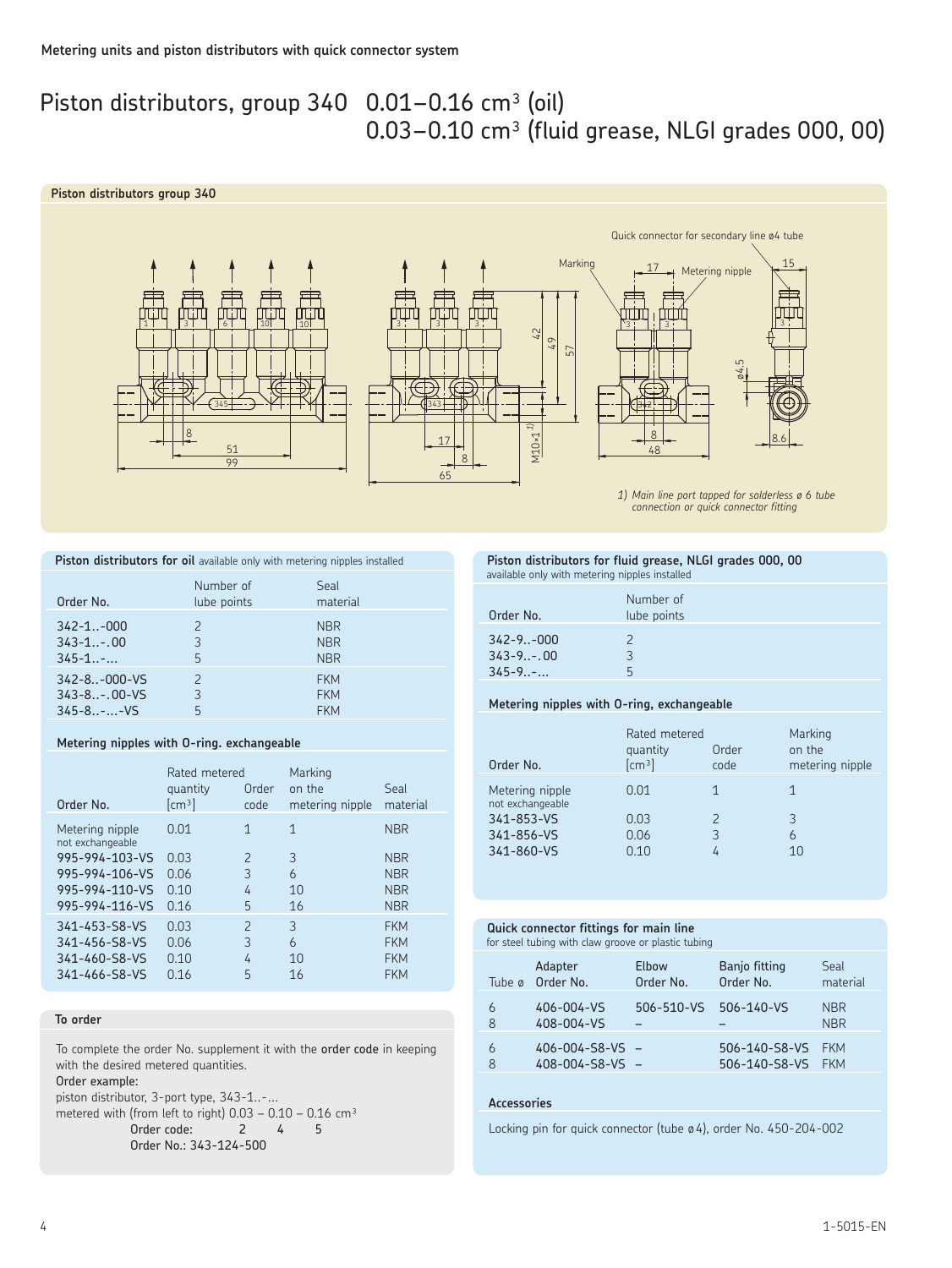## Piston distributors, group 350 0.05-0.6 cm<sup>3</sup> (oil)

## $0.1-0.3$  cm<sup>3</sup> (fluid grease, NLGI grades 000, 00)

#### **Piston distributors, Gruppe 350**





#### **Piston distributors for oil** available only with metering nipples installed

| Order No.             | Number of<br>lube points | Seal<br>material |
|-----------------------|--------------------------|------------------|
| $352 - 0. -000 - VS$  | $\mathcal{P}$            | NBR.             |
| $353 - 0. - 0.0 - VS$ | 3                        | <b>NBR</b>       |
| $355 - 0 - VS$        | 5                        | <b>NBR</b>       |
| $352 - 8. - 000 - VS$ | $\mathcal{P}$            | <b>FKM</b>       |
| $353 - 8 - .00 - VS$  | 3                        | <b>FKM</b>       |
| $355 - 8 - VS$        | 5                        | <b>FKM</b>       |

#### **Metering nipples with O-ring, exchangeable**

| Order No.                                                                         | Rated metered<br>quantity<br>$\lceil$ cm <sup>3</sup> $\rceil$ | Order<br>code    | Marking<br>on the<br>metering nipple | Seal<br>material                                                   |
|-----------------------------------------------------------------------------------|----------------------------------------------------------------|------------------|--------------------------------------|--------------------------------------------------------------------|
| 352-005-VS<br>352-010-VS<br>352-020-VS<br>352-040-VS<br>352-060-VS                | 0.05<br>0.1<br>0.2<br>0.4<br>0.6                               | 3<br>4<br>5<br>6 | 0.05<br>0.1<br>0.2<br>0.4<br>0.6     | <b>NBR</b><br><b>NBR</b><br><b>NBR</b><br><b>NBR</b><br><b>NBR</b> |
| 352-005-S8-VS<br>352-010-S8-VS<br>352-020-S8-VS<br>352-040-S8-VS<br>352-060-S8-VS | 0.05<br>0.1<br>0.2<br>0.4<br>0.6                               | 3<br>4<br>5<br>6 | 0.05<br>0.1<br>0.2<br>0.4<br>0.6     | <b>FKM</b><br><b>FKM</b><br><b>FKM</b><br><b>FKM</b><br><b>FKM</b> |

#### **To order**

To complete the order No. supplement it with the order code in keeping with the desired metered quantities.

#### Order example:

piston distributor, 3-port type, 353-0..-.00-VS metered with (from left to right)  $0.1 - 0.4 - 0.2$  cm<sup>3</sup> Order code: 4 6 5 Order No.: 353-046-500-VS

#### **Piston distributors for fluid grease, NLGI grades 000, 00** available only with metering nipples installed

| Order No.             | Number of<br>lube points | Seal<br>material |
|-----------------------|--------------------------|------------------|
| $352 - 1. - 000 - VS$ | $\mathcal{P}$            | <b>NBR</b>       |
| $353 - 1$ , 00 - VS   | 3                        | <b>NBR</b>       |
| $355 - 1 - W$         | 5                        | <b>NBR</b>       |
| $352 - 7 - 000 - VS$  | $\mathcal{P}$            | <b>FKM</b>       |
| $353 - 7 - .00 - VS$  | 3                        | <b>FKM</b>       |
| $355 - 7 - VS$        | 5                        | <b>FKM</b>       |

ø16.5

#### **Metering nipples with O-ring, exchangeable**

| Order No.      | Rated metered<br>quantity<br>$\lceil$ cm <sup>3</sup> $\rceil$ | Order<br>code | Marking<br>on the<br>metering nipple | Seal<br>material |
|----------------|----------------------------------------------------------------|---------------|--------------------------------------|------------------|
|                |                                                                |               |                                      |                  |
| 995-993-610-VS | 0.1                                                            | 4             | 0.1                                  | <b>NBR</b>       |
| 995-993-620-VS | 0.2                                                            | 5             | 0.2                                  | <b>NBR</b>       |
| 995-993-630-VS | 0.3                                                            | 6             | 0.3                                  | <b>NBR</b>       |
| 352-010-S82-VS | 0.1                                                            | 4             | 0.1                                  | <b>FKM</b>       |
| 352-020-S82-VS | 0.2                                                            | 5             | 0.2                                  | <b>FKM</b>       |
| 352-030-S82-VS | 0.3                                                            | 6             | 0.3                                  | <b>FKM</b>       |
|                |                                                                |               |                                      |                  |

#### **Quick connector fittings for main line**

for steel tubing with claw groove or plastic tubing

| Tube ø | Adapter       | Banjo fitting | Seal       |
|--------|---------------|---------------|------------|
|        | Order No.     | Order No.     | material   |
| 6      | 406-162-VS    | 506-142-VS    | <b>NBR</b> |
| 8      | 408-162-VS    | 508-142-VS    | <b>NBR</b> |
| 6      | 406-162-S8-VS | 506-142-S8-VS | <b>FKM</b> |
| 8      | 408-162-S8-VS | 508-142-S8-VS | <b>FKM</b> |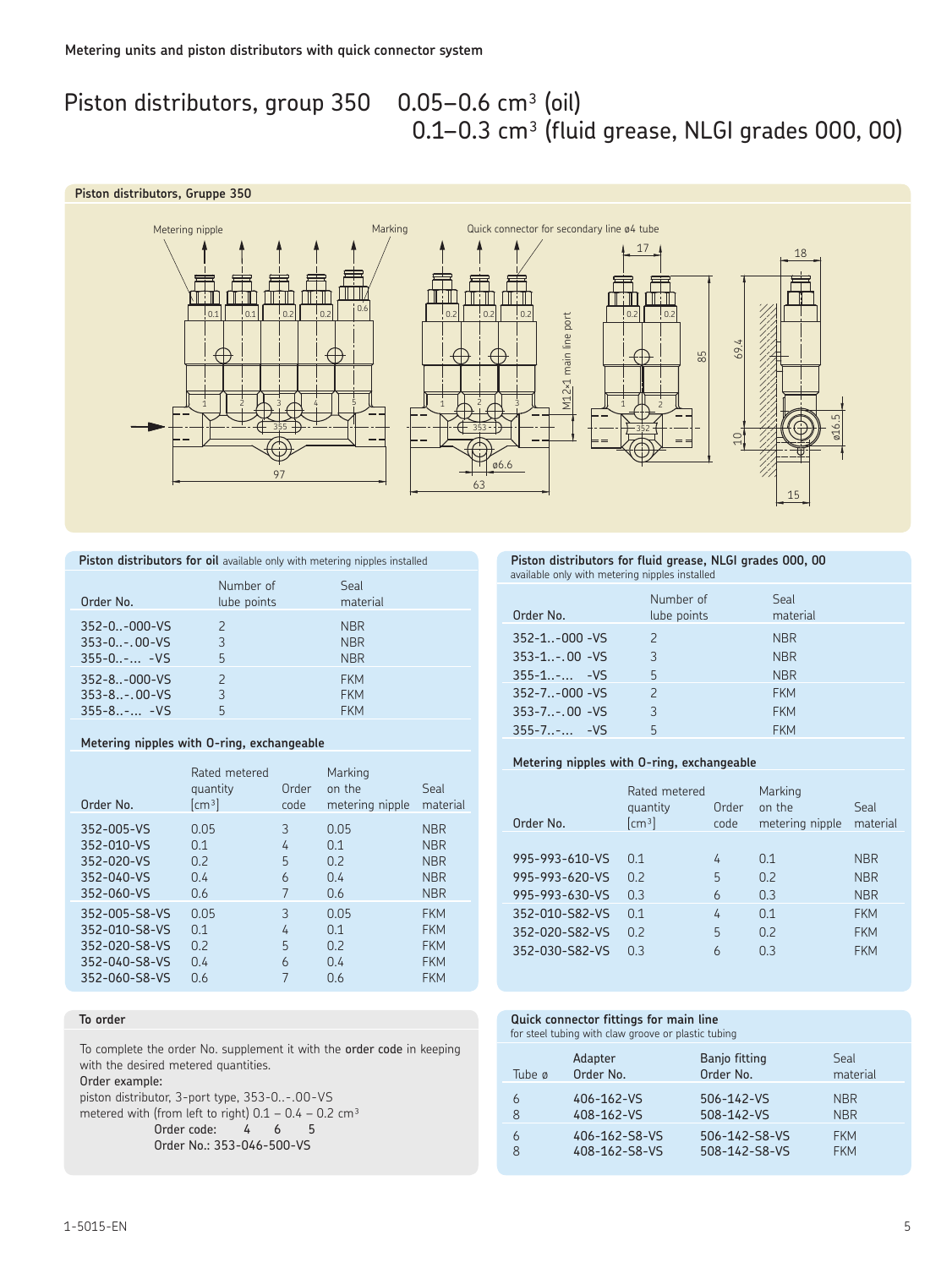## Overview of metering nipples with quick connector using the three-O-ring system

|                |        | Internal     | Metering rate      |                                                              |
|----------------|--------|--------------|--------------------|--------------------------------------------------------------|
| Order No.      | Tube ø | thread       | [cm <sup>3</sup> ] | used for                                                     |
| 320-041-VS     | 4      | $M10\times1$ | 0.01               | distributor 340, oil                                         |
| 995-994-103-VS | 4      | $M10\times1$ | 0.03               | distributor 340, oil                                         |
| 995-994-106-VS | 4      | $M10\times1$ | 0.06               | distributor 340, oil                                         |
| 995-994-110-VS | 4      | $M10\times1$ | 0.1                | distributor 340, oil                                         |
| 995-994-116-VS | 4      | $M10\times1$ | 0.16               | distributor 340, oil                                         |
| 320-041-S8-VS  | 4      | $M10\times1$ | 0.01               | distributor 340, oil, FKM (FPM)                              |
| 341-453-S8-VS  | 4      | $M10\times1$ | 0.03               | distributor 340, oil, FKM (FPM)                              |
| 341-456-S8-VS  | 4      | $M10\times1$ | 0.06               | distributor 340, oil, FKM (FPM)                              |
| 341-460-S8-VS  | 4      | $M10\times1$ | 0.1                | distributor 340, oil, FKM (FPM)                              |
| 341-466-S8-VS  | 4      | $M10\times1$ | 0.16               | distributor 340, oil, FKM (FPM)                              |
| 341-851-VS     | 4      | $M10\times1$ | 0.01               | distributor 340, fluid grease NLGI grades 000, 00            |
| 341-853-VS     | 4      | $M10\times1$ | 0.03               | distributor 340, fluid grease NLGI grades 000, 00            |
| 341-856-VS     | 4      | $M10\times1$ | 0.06               | distributor 340, fluid grease NLGI grades 000, 00            |
| 341-860-VS     | 4      | $M10\times1$ | 0.1                | distributor 340, fluid grease NLGI grades 000, 00            |
| 352-005-VS     | 4      | $M12\times1$ | 0.05               | distributor 350, oil                                         |
| 352-010-VS     | 4      | $M12\times1$ | 0.1                | distributor 350, oil                                         |
| 352-020-VS     | 4      | $M12\times1$ | 0.2                | distributor 350, oil                                         |
| 352-040-VS     | 4      | $M12\times1$ | 0.4                | distributor 350, oil                                         |
| 352-060-VS     | 4      | $M12\times1$ | 0.6                | distributor 350, oil                                         |
| 352-005-S8-VS  | 4      | $M12\times1$ | 0.05               | distributor 350, oil, FKM (FPM)                              |
| 352-010-S8-VS  | 4      | $M12\times1$ | 0.1                | distributor 350, oil, FKM (FPM)                              |
| 352-020-S8-VS  | 4      | $M12\times1$ | 0.2                | distributor 350, oil, FKM (FPM)                              |
| 352-040-S8-VS  | 4      | $M12\times1$ | 0.4                | distributor 350, oil, FKM (FPM)                              |
| 352-060-S8-VS  | 4      | $M12\times1$ | 0.6                | distributor 350, oil, FKM (FPM)                              |
| 995-993-610-VS | 4      | $M12\times1$ | 0.1                | distributor 350, fluid grease NLGI grades 000, 00            |
| 995-993-620-VS | 4      | $M12\times1$ | 0.2                | distributor 350, fluid grease NLGI grades 000, 00            |
| 995-993-630-VS | 4      | $M12\times1$ | 0.3                | distributor 350, fluid grease NLGI grades 000, 00            |
| 352-010-S82-VS | 4      | $M12\times1$ | 0.1                | distributor 350, fluid grease NLGI grades 000, 00, FKM (FPM) |
| 352-020-S82-VS | 4      | $M12\times1$ | 0.2                | distributor 350, fluid grease NLGI grades 000, 00, FKM (FPM) |
| 352-030-S82-VS | 4      | $M12\times1$ | 0.3                | distributor 350, fluid grease NLGI grades 000, 00, FKM (FPM) |